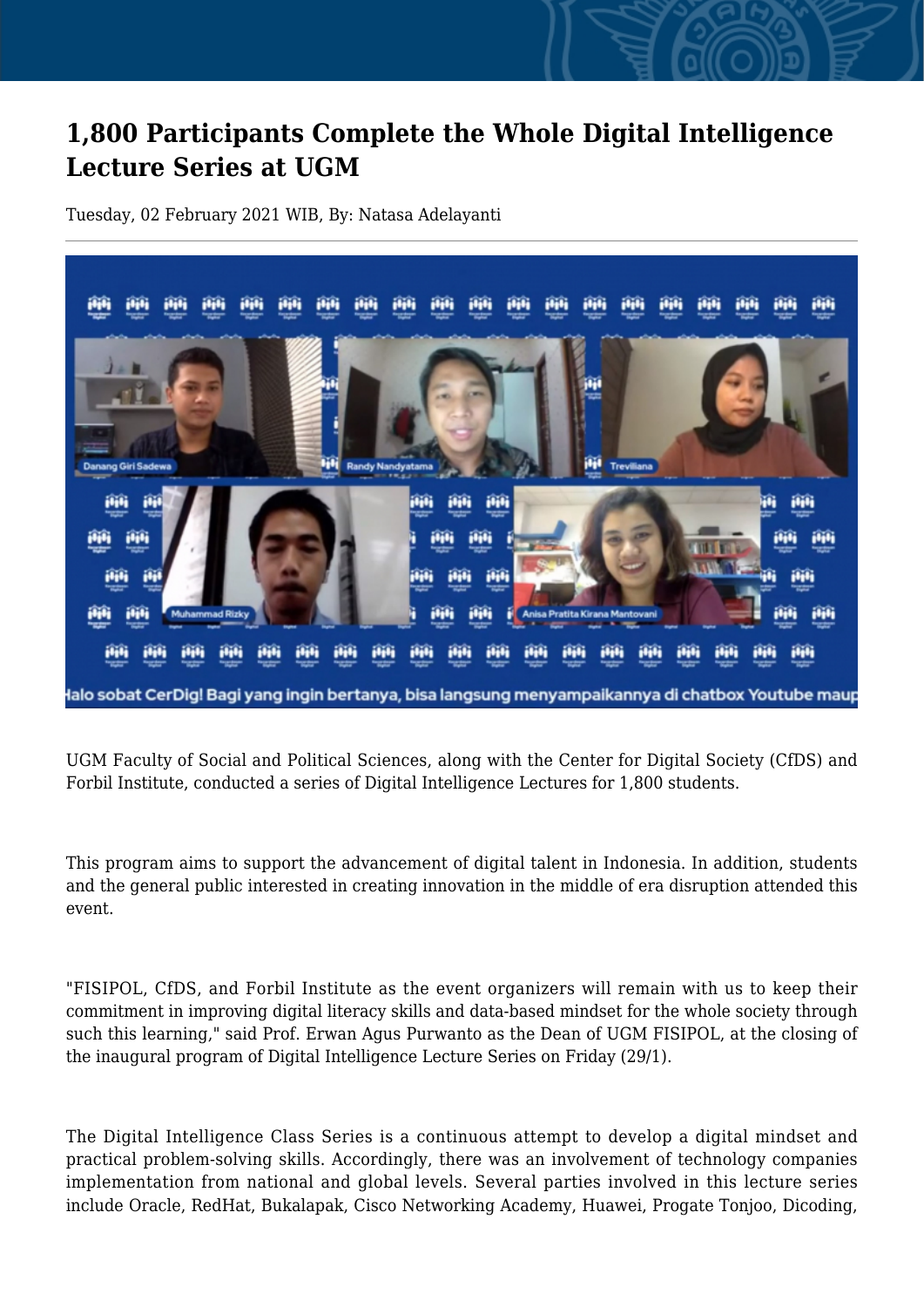IYKRAm AINO, ICSF, and ID Talent.

Erwan added that this course was intended to provide digital intelligence for class participants, particularly to support critical skills in solving social problems.

"We expect that hopefully, participants will not only master new skills for themselves to get a job but throughout this lecture, they will also be social-entrepreneurs' character emerged, youths who mind being problem solvers," he explained.

In this inaugural program, the Digital Intelligence Lecture Series, as a request, has become a pilot program of the Permata Sakti Ministry of Education and Culture of the Republic of Indonesia to give a semester credit unit scores (SKS) for every student from several universities in their lecture transcripts.

The lecture was separated into two classes; they were Basic Digital Intelligence and Advanced Digital Intelligence classes. In the lecture session, participants have learned various trends and technological innovations, and ethical considerations for people's benefit. Classroom discussions cover Cybersecurity for All, The World of Programming, Data Science for Social Goods, Cloud Computing, and AI with a cause.

Both classes are welcome to UGM civitas, students from other universities in Indonesia, and the general public. There were also implementations of various learning methods as one of the efforts to adjust participants' abilities, including through Student Mentoring, Ask-Me-Anything Series, Insightful Learning Resources, and Independent Studies.

A lecturer at the UGM Faculty of Social and Political Sciences and a designer of the lecture series curriculum, Treviliana Eka Putri, M.IntSec, hopes that participants who have completed the class can take advantage of their digital literacy skills.

"By their digital skills, students can put best use of existing resources, particularly for the common interest based on their own background fields of knowledge," she said.